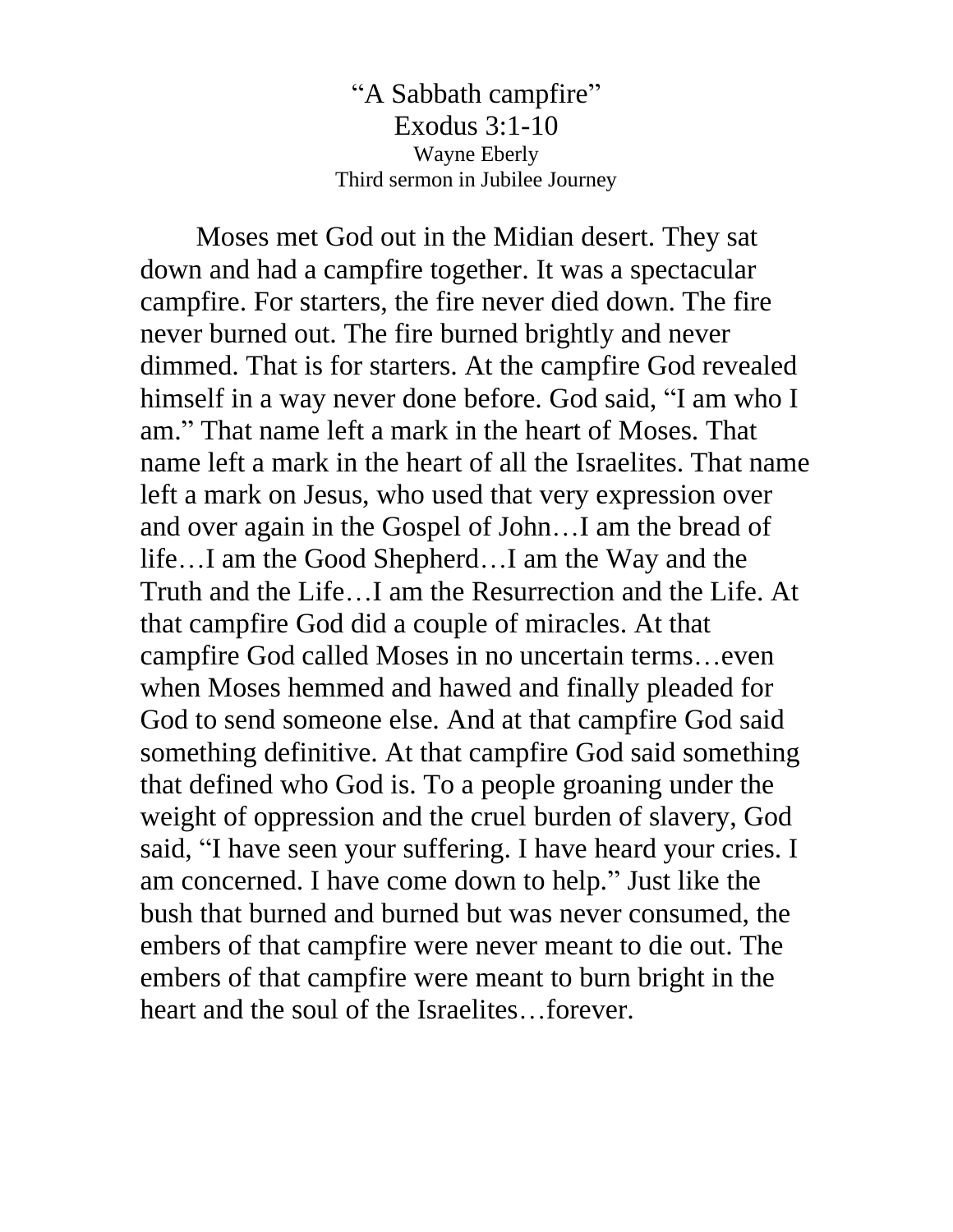God's intention to keep the embers of that campfire burning bright in the heart and the soul of the Israelites is made clear by God commanding the people to come back to that very campfire on a regular basis. In fact, God commanded Israel to come back to that campfire on a weekly basis. God commanded Israel to come back to that campfire every time they remembered and observed the Sabbath.

In Deuteronomy 5:12-15, God gives Israel the Sabbath command for a second time. In Deuteronomy, when God commands the people to remember and observe the Sabbath, he bases that remembrance and observance in the events that took place when the people were set free from their slavery. "Remember that you were slaves in Egypt and that the Lord your God brought you out of there with a mighty hand, an outstretched arm. Therefore, the Lord your God has commanded you to observe the Sabbath day." (Deuteronomy 5:17)

Every Sabbath day Israel was supposed to gather at the campfire where the embers still burned bright. At that campfire Israel was called to remember all God had done, from the promises of deliverance to the plagues that prompted the deliverance to the actual path of salvation that took them through the Red Sea on dry land and propelled them into the wilderness where God provided bread from heaven, manna, for their entire 40 year journey through the wilderness. Observe the Sabbath day. Come to the campfire. Hear me tell you again as I told Moses on that day long ago, as I told Moses by the burning bush, as I told Moses by the campfire, hear me tell you again, "I have seen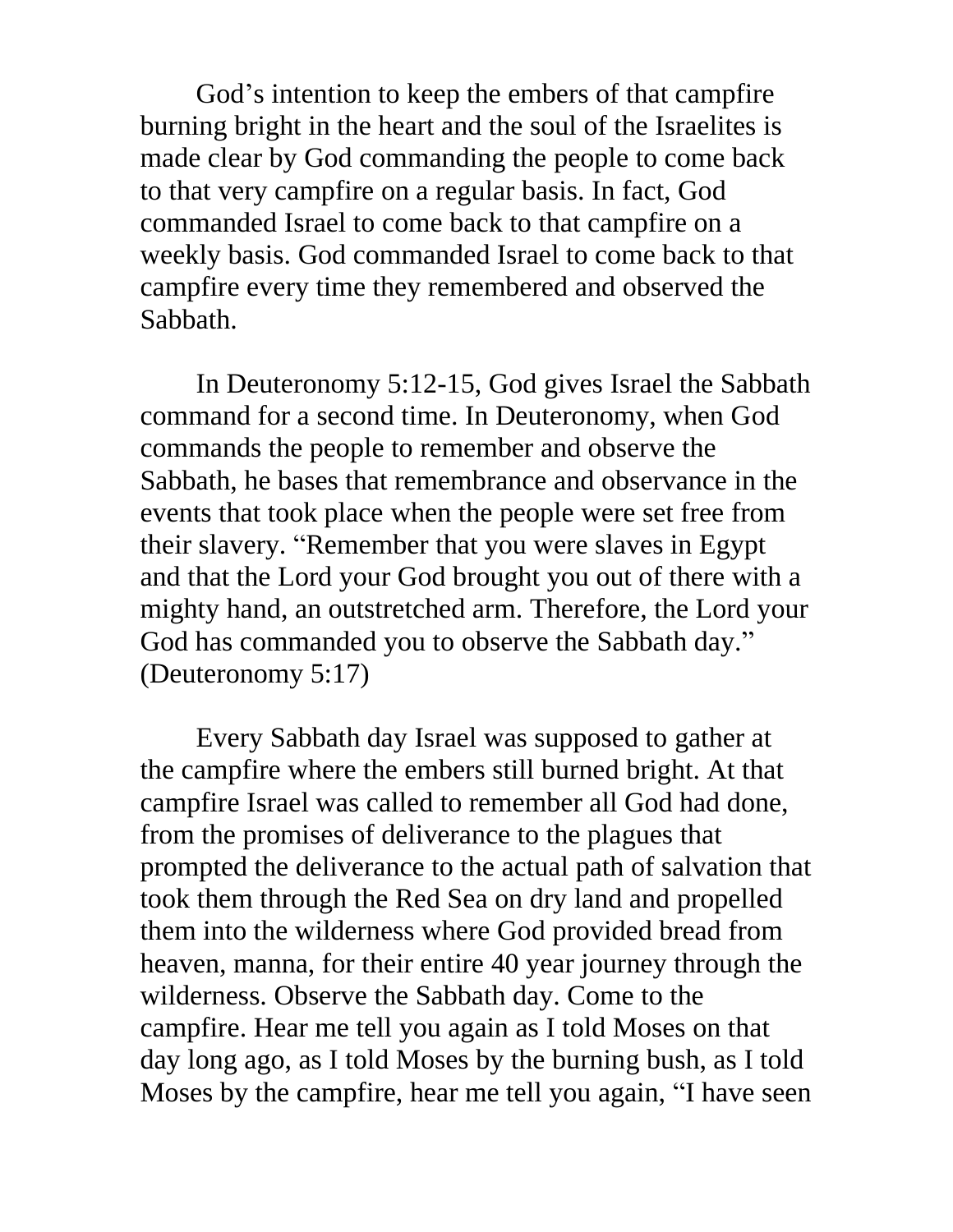your suffering. I have heard your cries. I am concerned. I have come down to help." Remember that you were slaves and I set you free. In that sense, Sabbath is a command to remember how precious Israel is in the sight of God, that Israel has been chosen by God, and showered by God with his kindness, his concern, and his compassion. Wouldn't you want to come to a campfire like that on a regular basis? Wouldn't you like to come to a campfire like that on a weekly basis? Wouldn't your heart yearn to be seated at that campfire as God conveyed to you just how precious your life is?

It seems the only hitch in this whole campfire scenario, is that the people of Israel were not meant to come to the campfire alone. The Sabbath command as it is given in Deuteronomy has God saying, "You come to my campfire, and bring with you all those under your care. Bring your children. Bring your whole family. Bring your animals. Bring you servants, your male and your female servants. And don't forget the alien, the stranger. Bring them with you." Bring all of those under your care to the campfire, because I also want them to know that I am the God who delivers the oppressed, the God who watches over the vulnerable, the God who cares for the poor, the widow, the orphan, and the alien. I want everyone to know what you know, that I am the God who sees the suffering of humanity, the God who hears the cries of humanity, the God who cares for humanity, for all humanity, and the God who comes down to help humanity, the God who helps all of humanity. By linking observance of the Sabbath with watching out and including those under care of the Israelites, it is almost as if God said, "I want *you* to see the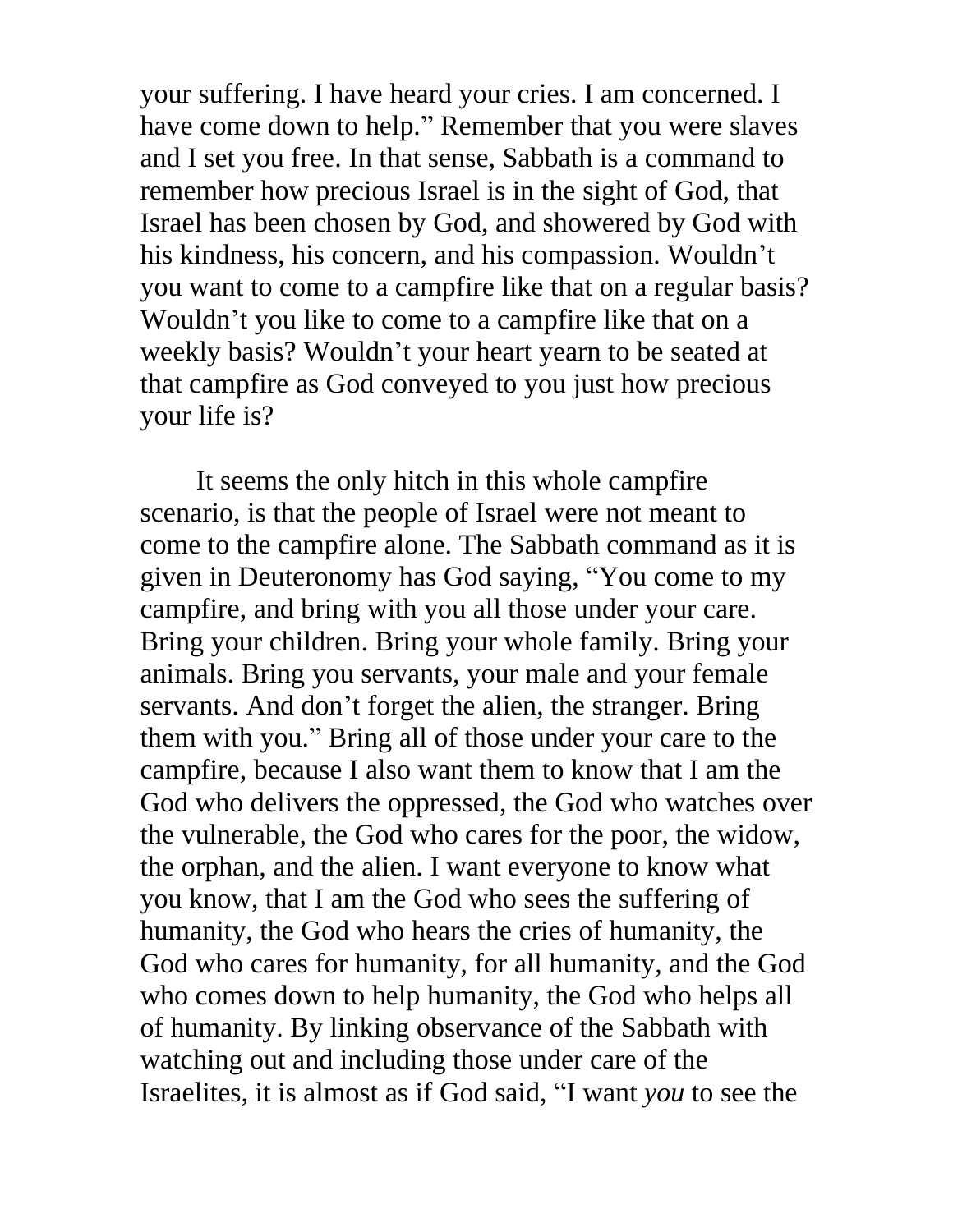suffering of others. I want *you* to hear the cries of others. I want *you* to care for others. And I want *you* to come down and help others."

I wish the campfire had been around during the days of Cain and Abel, those two sons of Adam and Eve. They had no campfire to go to in those days. And when Cain got jealous and struck down his brother, when Cain murdered his brother, he asked a question that seems so wrong to us. Cain asked, "Am I my brother's keeper?" You could only ask a question like that if you had never been to the campfire we're talking about this morning. The embers of this campfire are meant to be embers that keep burning bright. These embers glow with a deep concern for others. At this campfire we say in no uncertain terms, "I am my brother's keeper." Just as I am the keeper of my sons and daughters…just as I am the keeper of my servants, both male and female…just as I am a keeper of the aliens, the strangers, the weak, and the vulnerable." Those who bask in the glow of this campfire embrace with passion and purpose the call to be my brother's keeper.

My guess is Jesus was very familiar with this campfire. My guess is that Jesus attended this campfire often, on a regular basis, even on a weekly basis. We know from the Gospel stories that Jesus observed the Sabbath. Time and again mention is made that Jesus was observing the Sabbath, either attending synagogue or some other form of observance. But more than just observing the Sabbath, Jesus took those words of God into his own heart. Jesus saw the suffering of others. Jesus heard the cries. Jesus was concerned. And time and time and time again Jesus came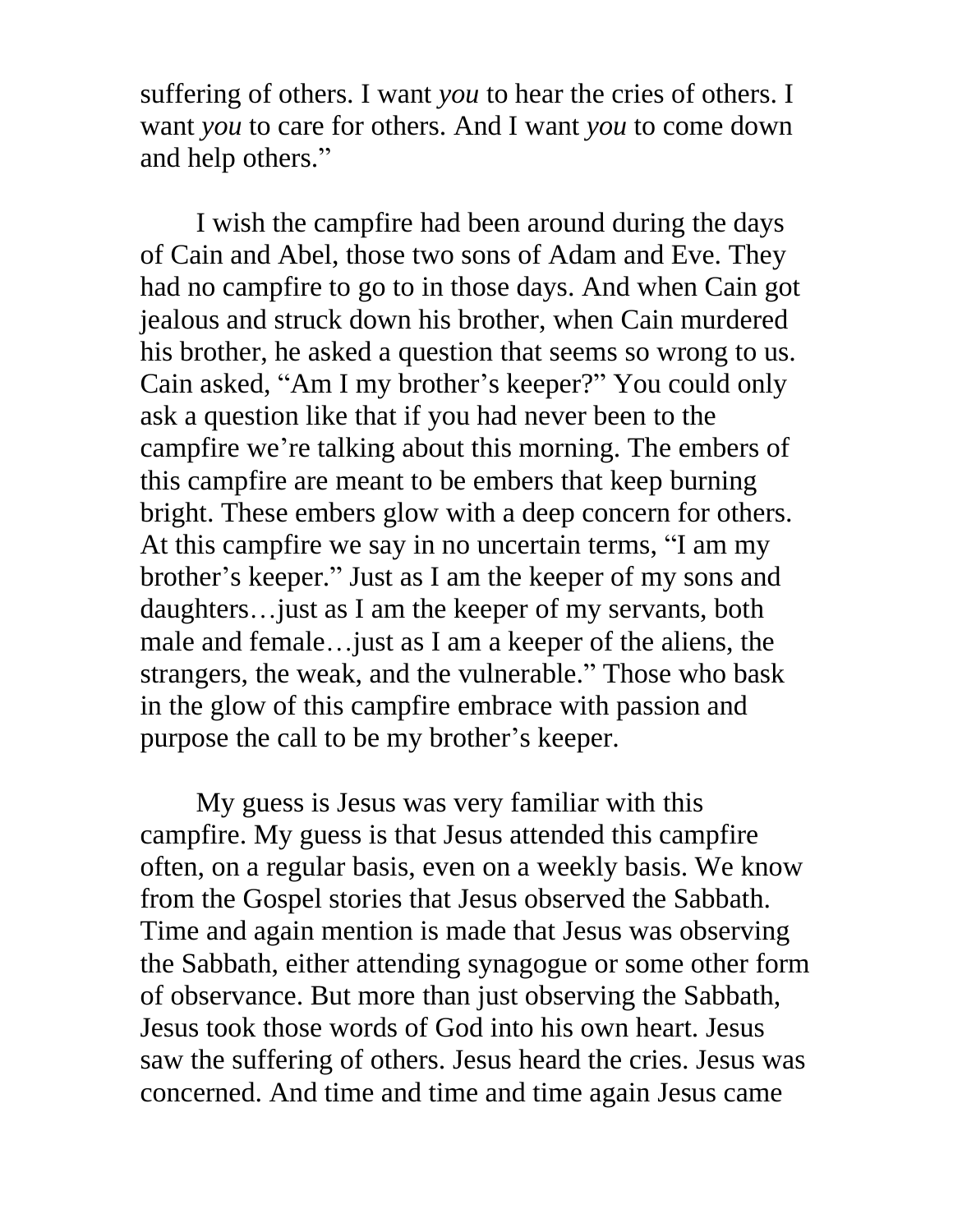down to help. Jesus might not have carried the embers of that campfire with him, but there was a passion that burned within him. When Jesus saw the leper he said, "I am my brother's keeper." When Jesus saw a paralyzed man Jesus said, "I am my brother's keeper." When Jesus saw a tax collector, and then a raucous party of other tax collectors and sinners, Jesus said, "I am my brother's keeper." When he saw 5,000 who were hungry, when he saw disciples who were afraid, when he heard Peter's cry for help, whenever he saw, whenever he heard, he was always concerned. And in so many beautiful and blessed ways he came down to help. Jesus knew about this campfire. Jesus knew what it meant to observe the Sabbath. Jesus knew what it was to be his brother's keeper.

Listen to this passage from Luke. "On another Sabbath Jesus went into the synagogue and was teaching, and a man was there whose right hand was shriveled. The Pharisees and teachers of the law were looking for a reason to accuse Jesus, so they watched him closely to see if he would heal on the Sabbath. But Jesus knew what they were thinking and said to the man with the shriveled hand, 'Get up and stand in front of everyone.' So the man got up and stood there. Then Jesus said to them, 'I ask you, which is lawful on the Sabbath: to do good or to do evil, to save life or to destroy it?' He looked around at them all, then said to the man, 'Stretch out your hand.' He did so, and his hand was completely restored. But the Pharisees and teachers of the law were furious and began to discuss with one another what they might do to Jesus." Those old Pharisees and teachers of the law had been so busy trying to make Sabbath a set of rules and regulations they forgot to attend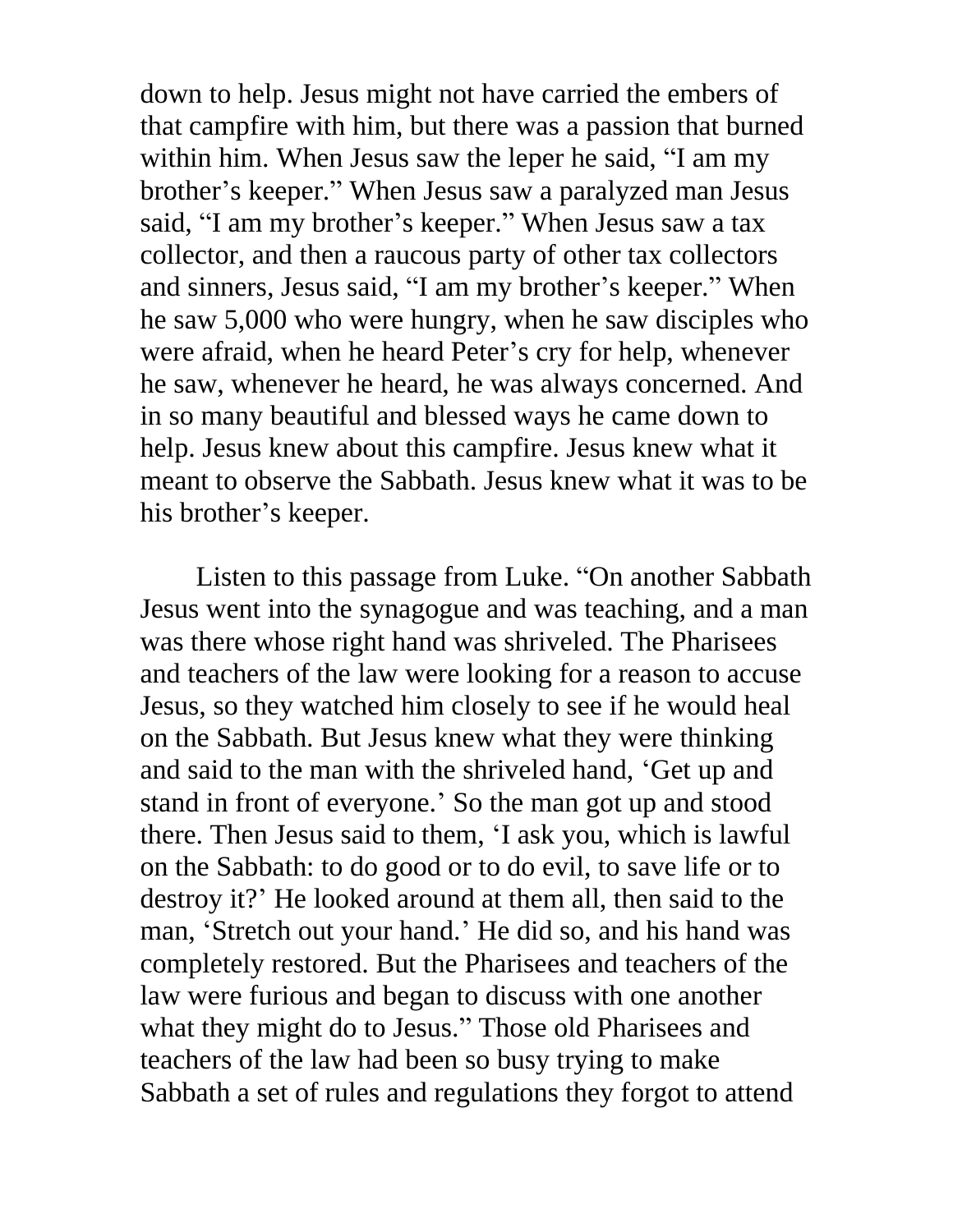the campfire meeting. Here on the Sabbath was a man with a shriveled hand, but they did not see his pain. They did not hear his cry. They were not concerned. And they never lifted a hand to help him. But Jesus had been to the campfire. Jesus saw. Jesus heard. Jesus was concerned. And Jesus helped.

Just out of curiosity, I wonder if Jesus invited all the people he helped to join him at the campfire? I can just see that motley crew, ones who were lepers, ones who were lame, ones who were tax collectors, ones who were sinners, ones who had been beaten down and whose lives were broken, ones who had lived a life as outsiders, as strangers, as aliens, as exiles, but ones who all had one thing in common, they were all ones whom Jesus saw, heard, cared for, and cured. They were all ones Jesus had helped. What a campfire that must have been. And then Jesus, who most definitely said, "As I have loved you, so you should love one another," it seems Jesus might well have said, "As I saw your pain, as I heard your cries, as I was concerned for you, and as I came down to help you, now you see, now you hear, now you have concern, and now you…you…each one of you…as individuals…as a body…as a community…now you help others. In other words, now you be your brother's keeper."

I have been talking for the last few weeks about a big event in the bible called the Year of Jubilee. Jubilee is a year when the people of God were to take the idea that they were their brother's keeper and let that idea expand and explode so that it touched every part of life. No one was to be left out. No one was to be forgotten. No one was to be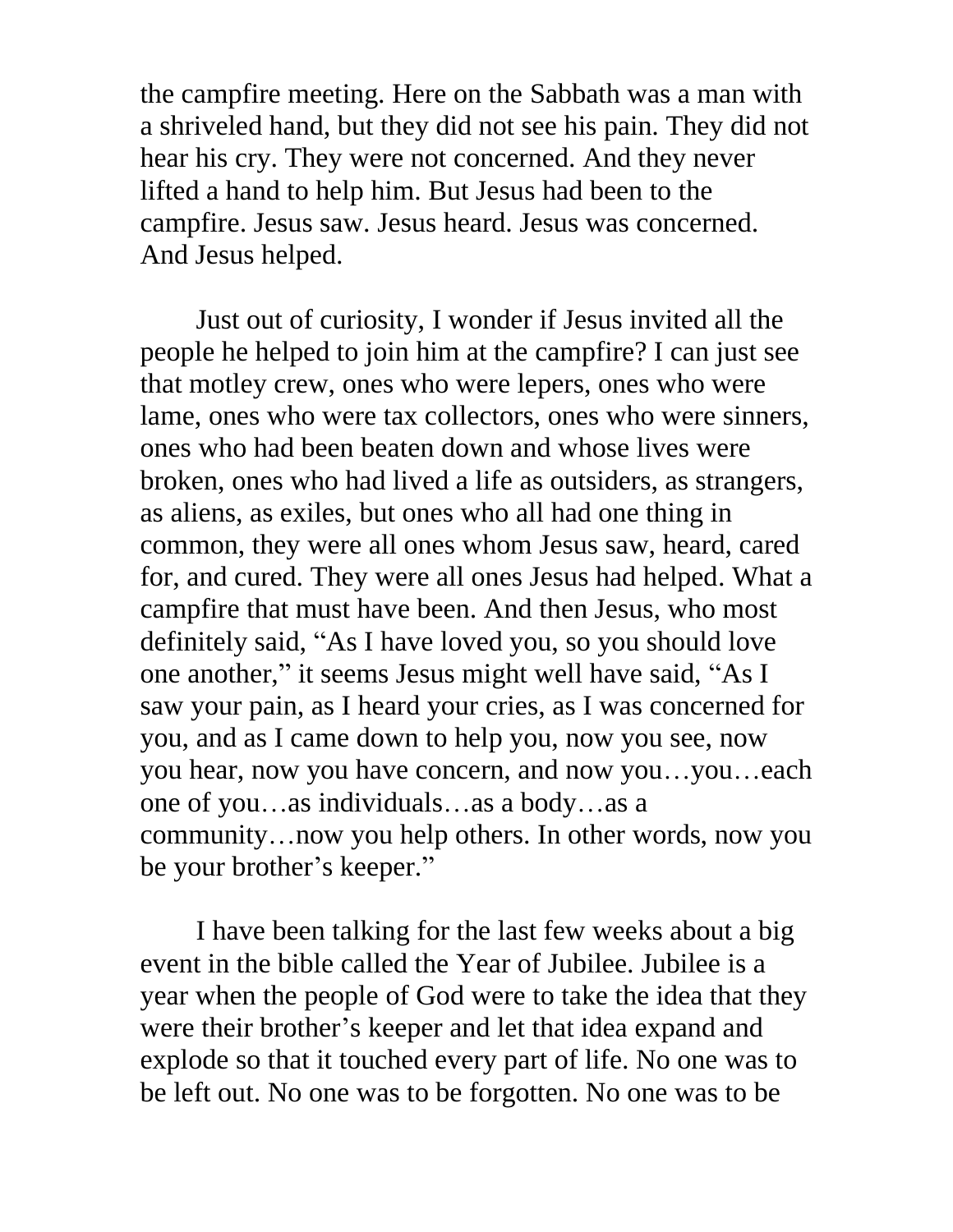excluded. Everyone…every single person would have the gift of knowing they had the inalienable right of belonging. Jubilee was a time when there might have been a huge and dramatic call and response that echoes through the land. The tribes would shout together the age-old question, "Am I my brother's keeper?" And with a response that shakes the shackles of slavery and brings light to the darkest dungeons they would respond, "YES! I AM MY BROTHER'S KEEPER!" That's a roar that would cause some mighty rejoicing.

It seems to me a campfire would be a good setting to make some plans for Jubilee. With folks whose lives have been blessed by God, with folks whose lives have been touched by the love of Jesus, with folks who had experienced the transforming power of the God who sees and hears and cares and comes to help, you might start to have some pretty deep conversations. "Where have we seen people who are suffering? Whose cries have we heard? How can we show our concern? How can we help?"

One of my favorite campfire stories is the one about a woman named Ruth, found in the Old Testament book that bears her name. Ruth was not an Israelite. Ruth was a Moabite. I don't know who invited Ruth to the campfire, but the Sabbath does tell the people of God to include the foreigner. Maybe when Ruth married a man who was an Israelite, she started coming to the campfire. All I know is I am pretty certain Ruth knew the campfire story about the God who sees and hears, the God who cares and who comes to help. I'm pretty sure she knew the campfire story, because that is exactly what she did. When Ruth's mother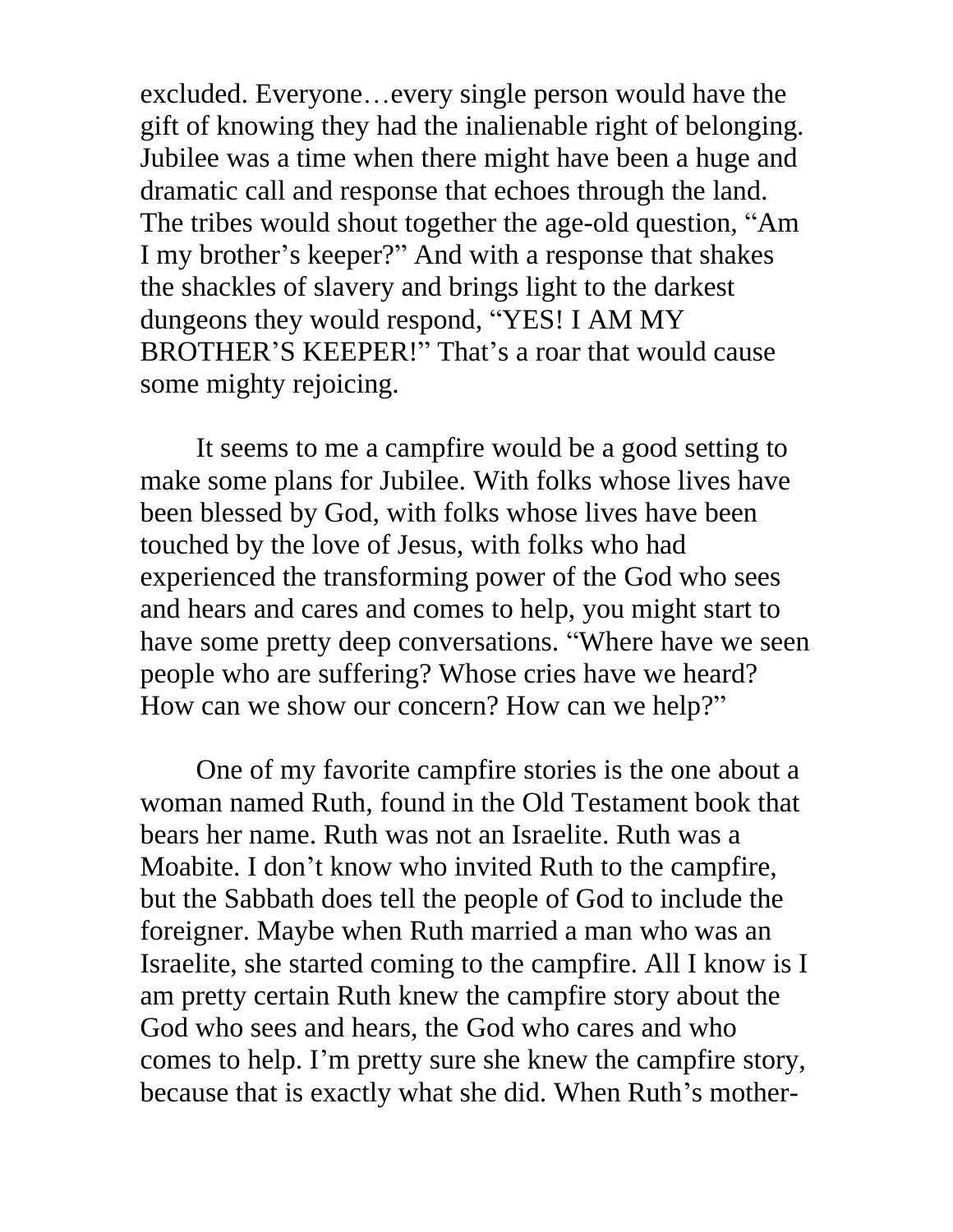in-law decided to leave Moab, where she had lived as an exile and where she had lost all that was dear, where she had lost her husband and her two sons, Ruth saw her mother-in-law Naomi and said, "I am my brother's keeper." Or something like that. Ruth said to Naomi, "Where you go, I will go. Where you stay, I will stay. Your people will be my people. Your God will be my God." Ruth saw Naomi's pain. Ruth heard Naomi's cries. Ruth heard Naomi's heartbroken cries filled with bitterness. Ruth was concerned. And Ruth came to help. Ruth went back to Bethlehem with Naomi.

I would like to have that whole cast of characters from the book of Ruth at my campfire to help plan Jubilee. Naomi's tears of bitterness turned to tears of joy when God blessed her with a grandson. A man named Boaz felt the glow of the campfire and he acted as a kinsman redeemer, marrying Ruth. Chapter by chapter and verse by verse the book of Ruth is a stirring example of what it means to see, to hear, to care, and to come and help. Chapter by chapter and verse by verse the book of Ruth is a stirring example of what it means to say, "I am my brother's keeper." And Ruth and Naomi were not even brothers. They were women. But they were women whose lives were fueled by the passion that comes from the embers of the campfire that burned brightly so many years ago when God said to Moses, "I have seen the suffering of my people. I have heard their cries. I am concerned. And so I have come to help."

Speaking of Ruth, there is a campfire story that holds a special place in the life of the Eberly family. A couple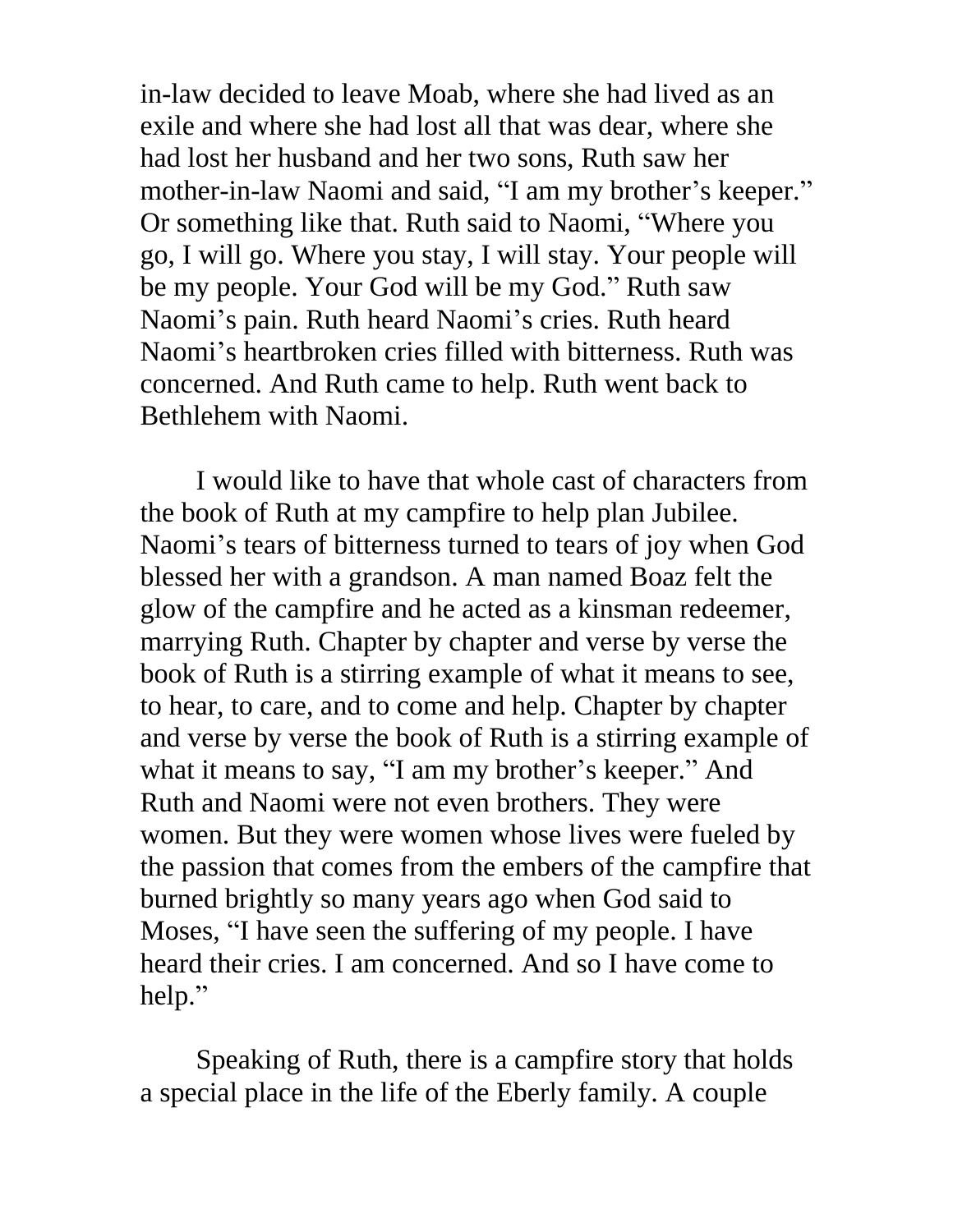named Mr. and Mrs. Asay spent regular time by the campfire. Their faith was on fire. The ember burned bright in their lives. And sometime in the late 1950s when a young couple with three little children were making a move from southern California to the central San Joaquin Valley, Mr. and Mrs. Asay saw the need of that family, heard the cry of that family, was concerned for that family, and found a way to help that family. My dad had just graduated with a teaching degree and he got a job in Hanford, California. Unfortunately, he could not afford a place for his young family in Hanford, California. I guess Hanford did not have any affordable housing. Mr. and Mrs. Asay lived in Tulare, about a thirty-minute drive from Hanford. I don't know how the Asays heard about the Eberlys, but somewhere along the line the Asays offered the young Eberly family a little two bedroom house on their huge dairy farm as a place to stay while they got their feet on the ground. That act of hospitality, that act of loving your neighbor, that act of saying, "I am my brother's keeper" led to a lifelong friendship between the Eberlys and the Asays.

I was thinking back on the Asays this week and how they observed the Sabbath by noticing one family at a time of need. Something came to my mind I never thought of before. Many a Sunday afternoon, after we had been to church in Hanford, after my mom had served us our Sabbath meal of pot roast and baked potatoes, my dad would load us all in our station wagon and we would take a Sabbath day's drive to Tulare. We would go and visit the Asays. I get tears in my eyes thinking that on that Sabbath day's drive to our lifelong friends, maybe my dad in his own way was making a trip to the campfire. I do know this.